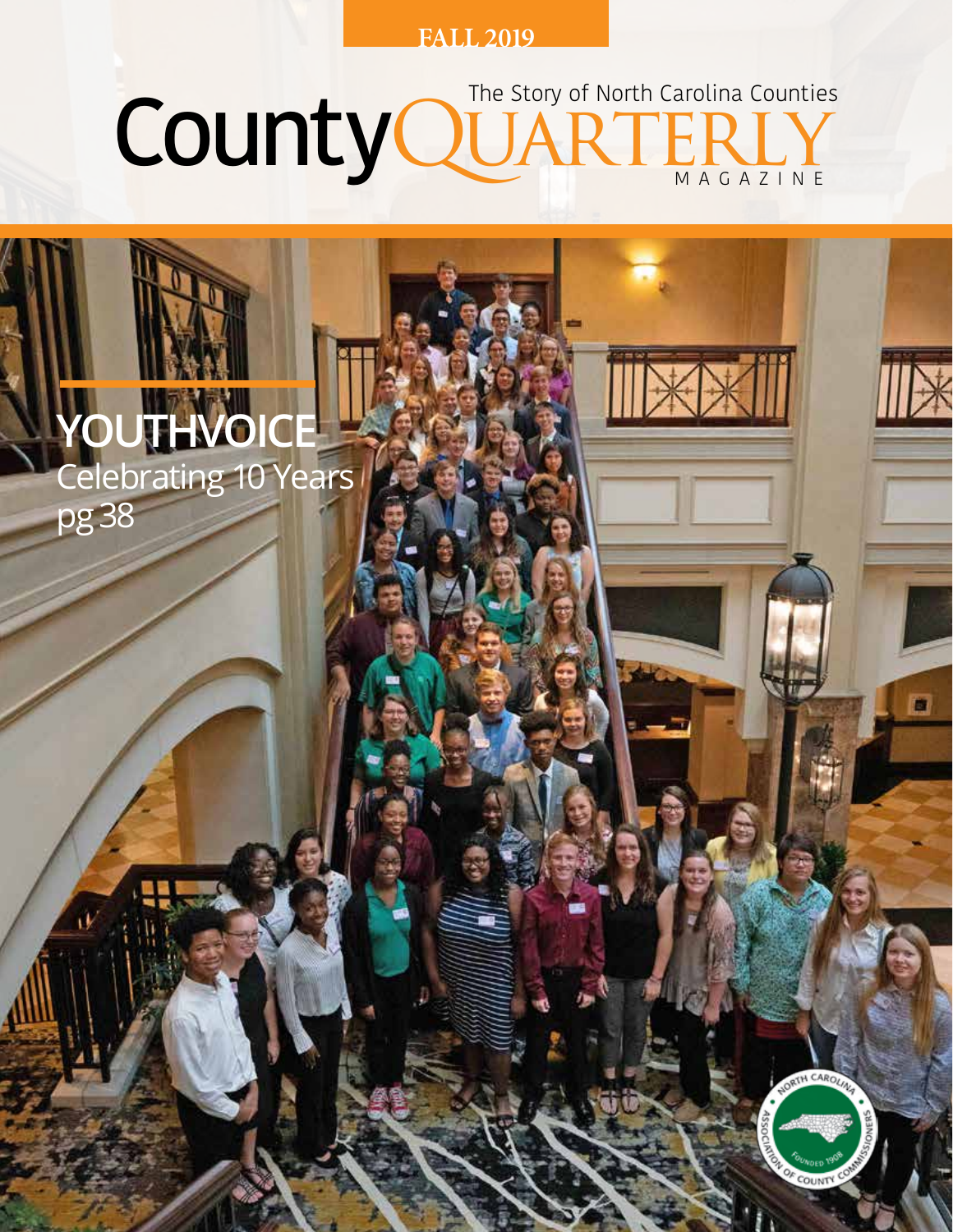**EXTRAS**

In order to qualify to participate in Youth Voice, county youth delegates

The inaugural YouthVoice was held August 2010 in Pitt County and more than 80 youth and adult chaperones representing 74 counties attended the event. Since then, nearly 700 youth from across the state have participated in YouthVoice. It represents a rare opportunity for youth to attend sessions that help them gain a better understanding of what county governments do and the role of commissioners as the governing body for counties. Perhaps one of the most beneficial elements of the program is the chance for youth and county commissioners to connect, whether during sessions, the youth breakfast held Saturday morning of each annual conference, or at the business session, where several YouthVoice participants provide a testimonial on their experience. NCACC Director of Education and Conferences Jason King plays a critical role in designing and planning Youth Voice, and sees this networking component as central to the program, "I want to make sure they get good face time with their commissioners. It's important that not only our commissioners have time to engage with our youth, but our youth have the chance to engage with our commissioners. To let them know about some of the issues they face in their community. This helps to provide that commissioner with a good sense of what the young people in our counties see and deal with on a daily basis."

must speak at a Board of County Commissioners meeting prior to the program. King described the importance of this requirement, "We want them to get in front of their board – everything from scheduling that appearance with the clerk to the board to going before the board, presenting themselves, making sure they are putting a face to the name for their youth delegate."

Once at the NCACC Annual Conference, delegates are given a YouthVoice t-shirt and jump right into engaging in a personality type assessment called Real Colors, which is facilitated by Dan Clark, Director of Montana State University's Local Government Center. Youth get a glimpse into better understanding their own behavior and what drives those behaviors, and how to better communicate with others.

On the second day of the program, participants undertake a budget simulation designed by the University of North Carolina Chapel Hill's School of Government. Called Bottom Line!, the simulation requires players to make budget cuts, additions and set core values for their fictitious communities. King reflects on the value of the exercise, "That really gets them into the sense of working with different personalities that sit on the board and in making tough group decisions – all while doing it in the public eye."

In 2012, the Boys & Girls Club of North Carolina joined as a partner of YouthVoice. Wayne County Boys & Girls Club Teen Youth Director Raytrell Caldwell recognizes the value

**In August 2009, Cleveland County Commissioner Mary Accor stood before her fellow county leaders, family and friends at the NCACC's Annual Conference in Catawba County, and made a bold statement.** "We cannot rely solely on our public schools to educate our children about county government," she said, "We can change these attitudes."

At the 2009 conference, Commissioner Accor was sworn in as the NCACC's 93rd President, and spoke about her vision of seeing the next generation of leaders in attendance at the following year's NCACC Annual Conference. She recognized the need to overcome the mindset that many youth are disengaged and lack trust in government and that a statewide effort would need to be undertaken to make progress toward the goal.

Under the leadership of President

Accor and the NCACC Board of Directors, Association staff got to work developing a year-long initiative to increase youth involvement in county government. Former NCACC Deputy Director Patrice Roesler initially led the effort and knew it was quite an undertaking, "It will take more than one year to do what President Accor has in mind, but it's to instill in young people a desire to serve." The initiative was reported in the NCACC's monthly newspaper, *CountyLines*, and Dr. Marshall Stewart, then Associate Director of the NC Cooperative Extension and State Program Leader for the Department of 4-H Youth Development and Family & Consumer Services, took note.

4-H Youth and Adult Citizenship & Engagement Specialist Sarah Kotzian recalls him reading the *CountyLines* article more than 10 years ago, "Dr. Stewart read the article, wrote Ms. Accor a note saying, 'We think this is great. Thank you for taking on this initiative. If you need help in planning it, we are the youth development part of the Cooperative Extension service and we would be happy to help you in any way we can.'" That outreach led to a partnership between NCACC and 4-H that continues today. Kotzian was involved from the beginning and worked closely with Association staff to develop a program today known as YouthVoice, which brings together youth from across the state to participate in a two-day program held in conjunction with the NCACC's Annual Conference each August.

# Celebrating 10 Years of YouthVoice  *By Sara Mogilski | NCACC Chief Operations Officer*



*NCACC's 93rd President, Mary Accor, former Cleveland County Commissioner was honored with the NCACC Hall of Fame Award for undertaking a youth leadership development initiative during her year as president. Her initiative evolved into YouthVoice, which is now a key component of NCACC's Annual Conference.*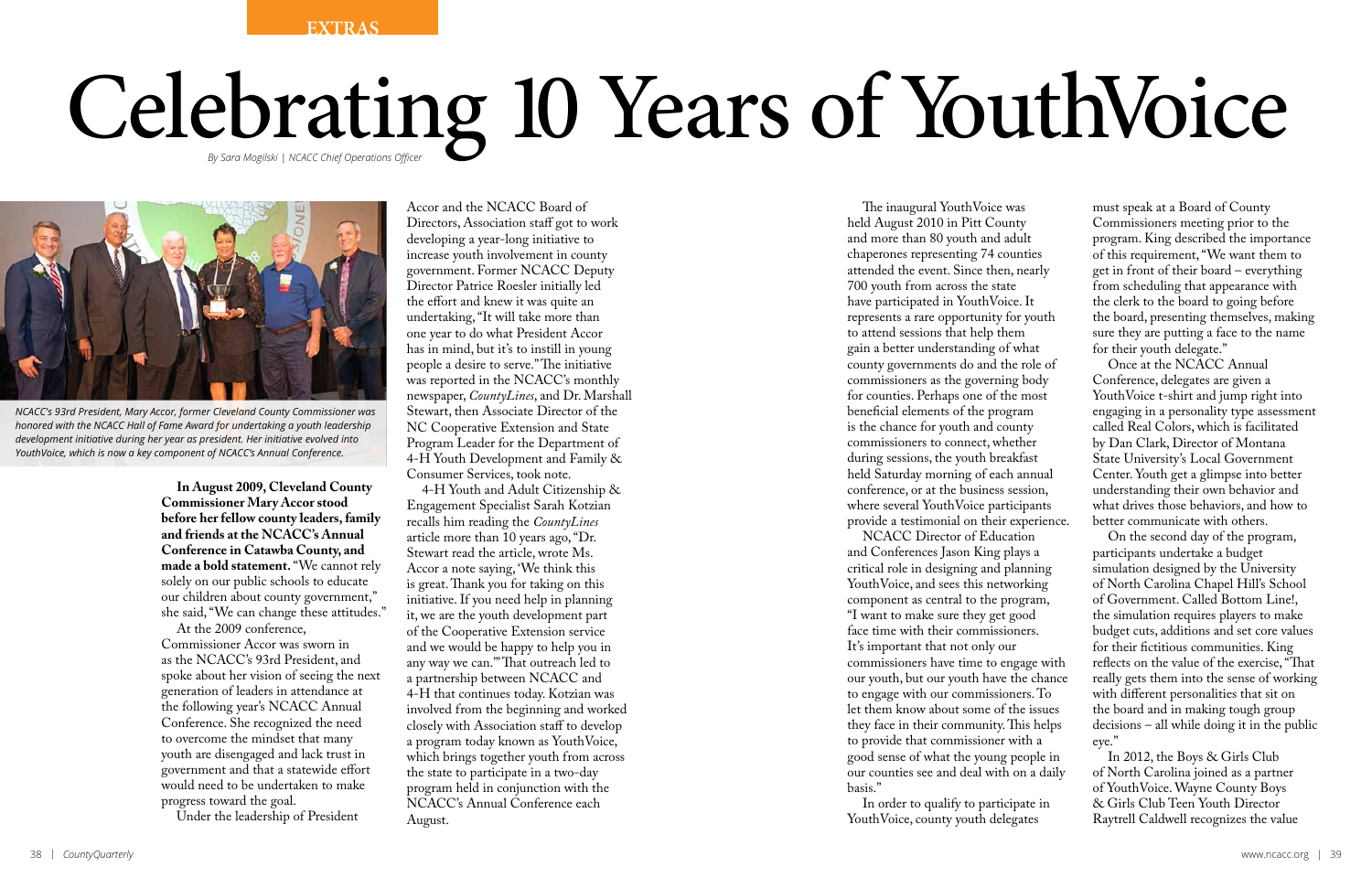



of the opportunity in the eyes of youth participants, "They really don't know what it's going to be like until they actually get there. When they get there, they see other teenagers and other members just like them in their neck of the woods and the cities they live in. Some share the same views and some agree to disagree. They get to dress up on that second day and they get to act as county commissioners. They get to make some real life decisions."

Caldwell works closely with the Keystone Club, a leadership development program offered through Boys & Girls Club, which elects youth officers each year. His Keystone officers are designated YouthVoice participants as another



now. You can say I heard about him when he was in high school, serving on our student government board."

Participating in YouthVoice is a great opportunity for youth, and it is also a tremendous commitment. "They are

giving up a weekend usually right before school starts to come to YouthVoice," said Kotzian, "I think it shows that they are committed to going back home and making their community a better place. They know the expectations when they register for this conference. They exceed those expectations with every single experience."

This year's conference marked the 10th anniversary of YouthVoice, commemorated at the NCACC Annual Conference with awards going to Past President Accor, Kotzian and Dr. Mike Yoder, Associate Director and State Program Leader for 4-H. Past President Accor was inducted into the NCACC Hall of Fame, as her vision back in 2009 led to development of YouthVoice, which has positively impacted hundreds of North Carolina's youth to-date. Kotzian and Yoder received the Friend of the Counties Award on behalf of 4-H, in recognition of their instrumental role in developing and launching the YouthVoice program.

As NCACC contemplates the future of YouthVoice, it is clear that all are

committed to keeping it fresh and thriving. "I hope we are doing this for another 10+ years," remarked Kotzian, "I think in the next 5-10 years we will continue to look at where young people are, what are their interest areas, what are ways we can keep them engaged, and involved so we can tweak our program to fit their needs."

King has his sights set on expanding county involvement in reaching young people, "I would love to be able to see this spread into counties and see county governments take on – maybe it's not the same elements that we use in YouthVoice but some sort of platform where they are engaging their youth on a regular basis. They can stay in their home county wherever that is in North Carolina and make a big difference in its future and where it is in the present."

To learn more about YouthVoice, go to **www.ncacc.org/youthvoice**.

Watch an interview of Jason King and Sarah Kotzian discussing YouthVoice and its impacts at **www.ncacc.org/ decadeofyouthvoice.** <sup>n</sup>

*From left: Julie Totten, NCACC Operations Assistant, Sarah Kotzian, 4-H Youth and Adult Citizenship & Engagement Specialist, and Jason King, NCACC Director of Education and Conferences.*